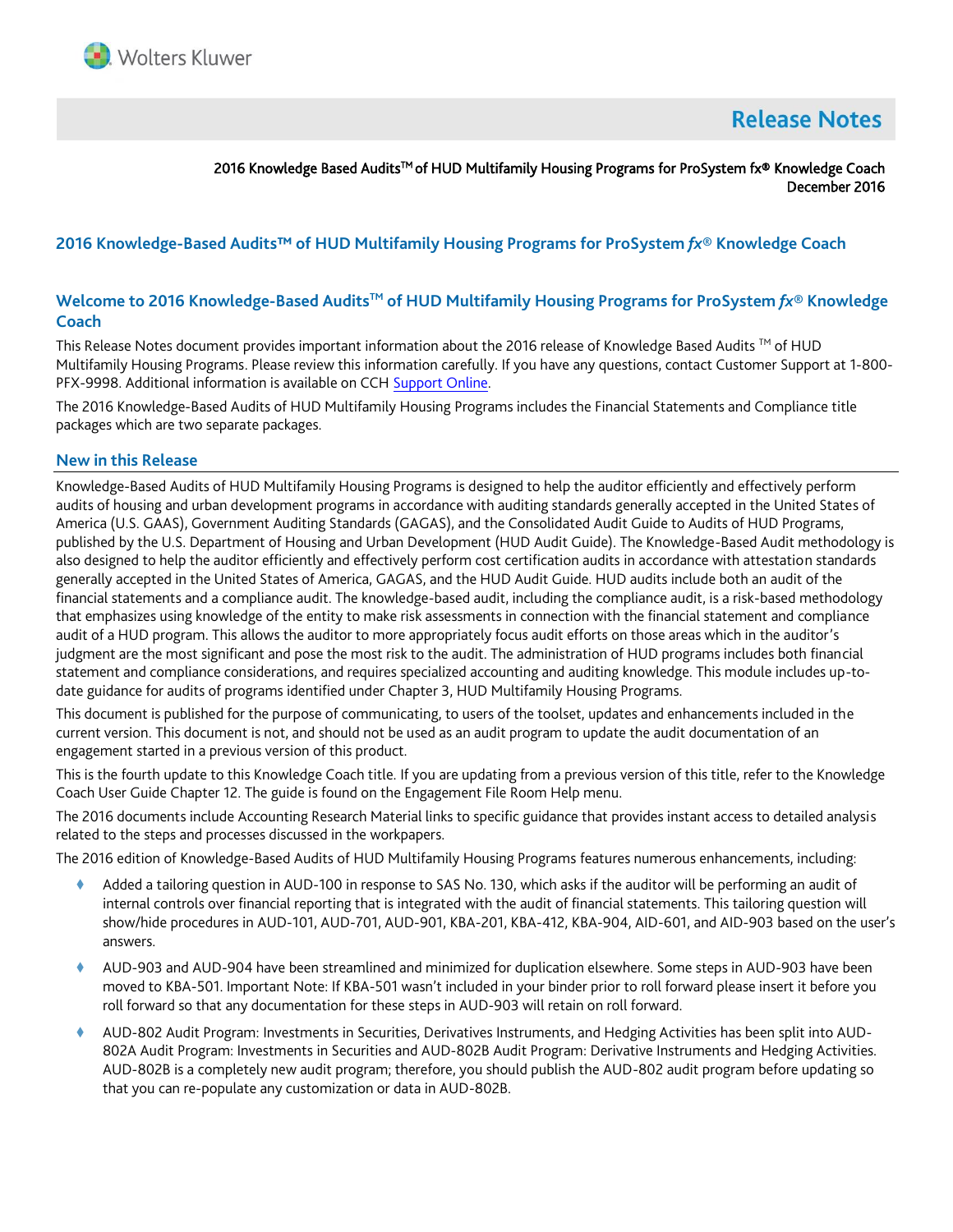- Due to this split, the Investment in Securities, Derivative Instruments, and Hedging Activities audit area from the 2015 HUD Multifamily Housing Programs Title is split into two separate audit areas in the 2016 title: 1) Investments in Securities and 2) Derivative Instruments and Hedging Activities. If the user selected the combined audit area as applicable in 2015 and retains on roll forward only the "Investments in Securities" audit area will retain on roll forward. Please see KCO-001 for further information on roll forward considerations.
- A new section has been added to AID-201 to address "Threats and Safeguards" regarding auditor independence.
- KBA-105 has been reorganized so that the user will add entries to column 1 instead of column 3 so the flow is more logical.
- A comments column has been added to KBA-400 Scoping and Mapping Table and in KBA-502 Assertion Level Risk Table. No diagnostic will appear in these columns if they are left unanswered.
- An option for a Not Applicable answer has been added to question 9 of AUD-602.
- A new Not Applicable option has been added in KBA-103 column 15, "If Not a Material Weakness, Is It Important Enough to Merit Attention by Those Charged with Gov.?"
- Changes have been made to address issues with risk information not flowing correctly to KBA-40x series workpaper when cash receipts/cash disbursements have been selected.
- Changes have been made to clarify various risk diagnostics so that the correct diagnostics are displayed at the proper time.
- There are many new CORs, RPTs and RESs including:
	- o COR-201A Audit Engagement Letter: Integrated Audit
	- o COR-901A HUD Audit Management Representation Letter for Integrated Audits
	- o COR-904A Communication to Management with Significant Deficiencies and/or Material Weakness Integrated Audit
	- o COR-905 Communication to Management with No Significant Deficiencies or Material Weakness
	- o RES-022 Special Considerations in Auditing Financial Instruments
	- o RES-023 Example of Management's Report on Internal Control over Financial Reporting
	- o RES-024 Considerations of an Audit of Internal Control over Financial Reporting That Is Integrated with the Knowledge-Based Audit of Financial Statements

[Click here](http://support.cch.com/updates/KnowledgeCoach/pdf/guides_tab/2016%20HUD%20Title%20Overview%20for%20Knowledge%20Coach%20Users.pdf) for the 2016 HUD Multifamily Housing Programs Title Overview for Knowledge Coach Users

In addition, forms and practice aids throughout have been updated to include new examples and tips and, where applicable, to take into account:

New literature, standards, and developments, reflected in the following current audit and accounting guidance:

- ◆ SAS No. 131, Amendments to Statement on Auditing Standards No. 122 Section 700, "Forming an Opinion and Reporting on Financial Statements" (AU-C Section 700)
- SAS No. 130, An Audit of Internal Control Over Financial Reporting That Is Integrated With an Audit of Financial Statements (AU-C Section 940)
- FASB Accounting Standards Codification as of June 30, 2016, and through Accounting Standards Update (ASU) No. 2016-13, including:
	- o ASU No. 2016-10, Revenue from Contracts with Customers (Topic 606): Identifying Performance Obligations and Licensing;
	- o ASU No. 2016-11, Revenue Recognition (Topic 605) and Derivatives and Hedging (Topic 815): Rescission of SEC Guidance Because of Accounting Standards Updates 2014-09 and 2014-16 Pursuant to Staff Announcements at the March 3, 2016 EITF Meeting;
	- o ASU No. 2016-12, Revenue from Contracts with Customers (Topic 606): Narrow-Scope Improvements and Practical Expedients; and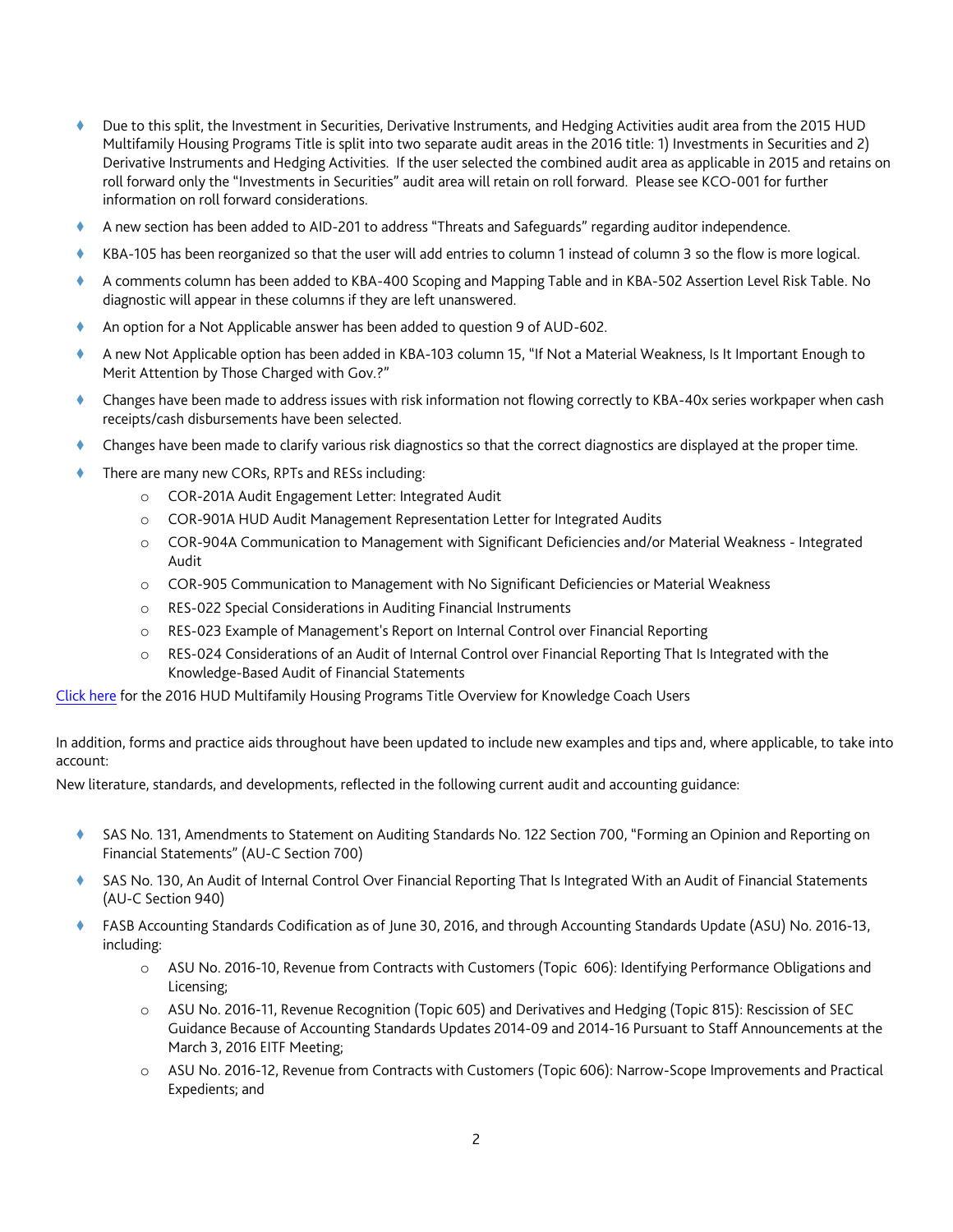- o ASU No. 2016-13, Financial Instruments—Credit Losses (Topic 326): Measurement of Credit Losses on Financial Instruments.
- o [ASU No. 2016-14, Not-for-Profit Entities \(Topic 958\): Presentation of Financial Statements of Not-for-Profit Entities;](http://www.accountingresearchmanager.com/wk/rm.nsf/0/991350416D944CD586258013007D608C?OpenDocument#_blank) and
- o [ASU No. 2016-15, Statement of Cash Flows \(Topic 230\): Classification of Certain Cash Receipts and Cash Payments.](http://www.accountingresearchmanager.com/wk/rm.nsf/0/66F1E0EC6F91D6968625801B005B10EF?OpenDocument#_blank)
- Revised AICPA Cod of Professional Conduct (Code)

#### Important Notes

- Make sure to save changes to workpapers before closing the workpaper or the binder to ensure data is correctly updated.
- If your Current Editor Knowledge Coach MS® Word workpapers become read-only or crash, please do the following:
	- o Keep the binder with the affected workpapers open.
	- o Highlight the workpaper in the binder window and go to Tools > Save Knowledge Coach Answers.
- As of the December 2016 update to Engagement 7.5 and Knowledge Coach 2.5, you can open binders that contain Knowledge Coach workpapers when logged into the Shared File Room (SFR) mode in Engagement with the following restrictions:
	- o Knowledge Coach workpapers cannot be edited in the SFR mode.
	- o However, Knowledge Coach workpapers can be viewed as read-only, signed off on, and workpaper notes can be written on Knowledge Coach workpapers while in the SFR mode.
	- o Non-Knowledge Coach workpapers can be edited in SFR mode without restriction.

## System Requirements

- This title MUST be used with ProSystem *fx* ® Engagement version 7.5 or higher, ProSystem *fx*® Knowledge Coach version 2.5, 2016 Financial Statement Base v3 or higher for the Financial Statement title and the 2015 Compliance Audits Base for the Compliance title. If you have not installed the ProSystem fx® Engagement 7.5 and Knowledge 2.5, ensure that you do so before using this title. If you are upgrading from ProSystem *fx*® Engagement 7.1 or lower please contact Technical Support at 1-800- PFX-9998 for detailed instructions.
- A minimum of 4GB of RAM is required for optimal performance when opening and navigating through ProSystem *fx*® Knowledge Coach workpapers.

## **Download Instructions**

The 2016 Knowledge-Based Audits of HUD Multifamily Housing Programs includes the Compliance and Financial Statements title packages which are two separate packages.

Download the 2016 Knowledge Based Audits of HUD Multifamily Housing Programs Financial Statement and /or Compliance title from the ProSystem *fx* ®Knowledge Coach Updates section of the ProSystem *fx*® Engagement Support Web site at the following URL: [http://support.cch.com/updates/KnowledgeCoach,](http://support.cch.com/updates/KnowledgeCoach) then select the Knowledge Coach Series and Download file link next to the 2016 Knowledge-Based Audits of HUD Multifamily Housing Programs Financial Statement and/or Compliance title. On some occasions the content package file (.KCP) will download with the extension changed to .ZIP. If this occurs, please change the extension of the downloaded file to KCP using all capital letters.

You must install the 2016 Financial Statement Base v3 title for the Financial Statement title and the 2015 Compliance Base title for the Compliance title before installing the 2016 Knowledge Based Audits of HUD Multifamily Housing Programs.

The Financial Statement Base title and the Compliance Base title are also available at the following link: <http://support.cch.com/updates/KnowledgeCoach>

Important: ProSystem *fx*® Engagement version 7.5 or higher and Knowledge Coach version 2.5 must be installed on the computer in order to install this Knowledge Coach title. Additional requirements include Microsoft® Office 2010, Microsoft® Office 2010 Primary Interop Assemblies (PIA) and Visual Studio® 2005 Tools for the Office Second Edition Runtime, Visual Studio® Tools for Office System Runtime version 3.0, and Visual Studio® Tools for the Office System 3.0 Runtime Service Pack 1., Visual Studio® Tools for Office Runtime 4.0 (VSTOR) (32-bit version for 32-bit OS and 64-bit version for 64-bit OS).

The 2016 Knowledge-Based Audits of HUD Multifamily Housing Programs (12/08/16) KCP download is a proprietary file that must be installed from within Engagement. Save this KCP file to a location on your local drive and follow the Installation Instructions included in the Release Bulletin.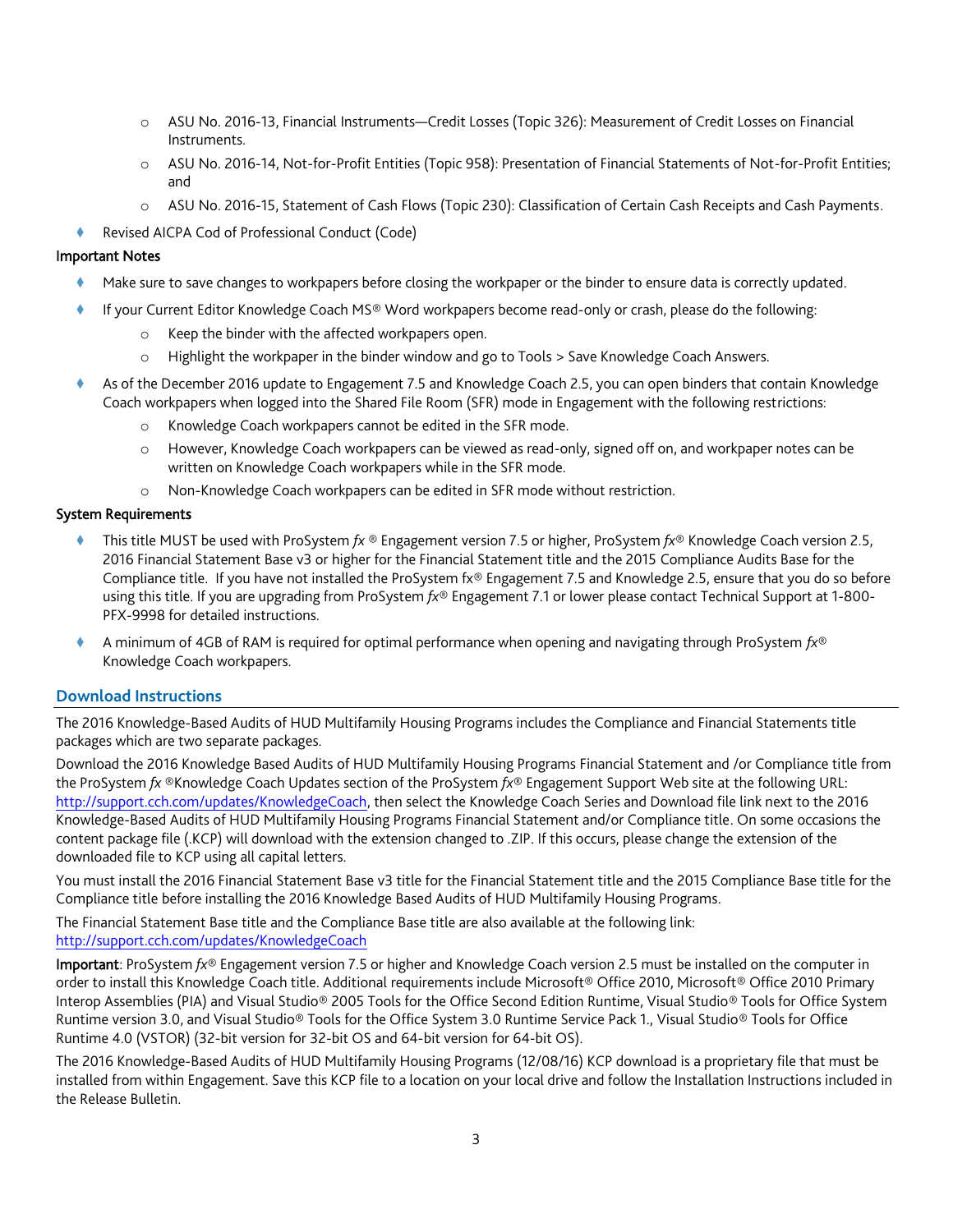#### **Installation Instructions**

Once you have downloaded your Knowledge Coach title, you will need to add it to the list of titles within ProSystem *fx* ® Engagement. The only additional system requirement is approximately 75MB of disk space to store your Knowledge Coach Program content files. Please refer to the ProSystem *fx* ® Engagement with Knowledge Coach Release Notes for any other system requirements.

After downloading the 2016 Knowledge Based Audits of HUD Multifamily Housing Programs Financial Statement and/or Compliance title, do the following:

- Launch the ProSystem *fx* ® Engagement Workpaper Management application so that the Local File Room is displayed. Select Tools > Knowledge Coach Titles.
- The Knowledge Coach Titles window will be displayed.
- Choose Add Title.
- Browse to the title package file (\*.KCP) that you previously downloaded from the ProSystem *fx* ® Knowledge Coach Support Web site.
- Choose Open.
- The system will display a progress indicator while the title package is added. You will receive a message that the title has been successfully installed once the process is complete.

Note: You can determine this access in the ProSystem *fx*® Engagement Admin module by selecting a staff group and choosing File > Properties > Content "Insert Knowledge Coach workpapers from unreleased titles" option.

To release a title:

- Select one of the Knowledge Coach titles in the list that has been added but is not yet released.
- Choose Release Title. The current date and time will be displayed in the Date released column, and the status will change to "Released."

Note: You must add and assign a Knowledge Coach module as well as the Knowledge Coach title license in the ProSystem *fx* ® Engagement Administrator before using the workpapers.

Important: Once the 2016 Knowledge-Based Audits of the HUD Multifamily Housing Programs Financial Statement and/or Compliance Base title has been added and released, they will be automatically deployed to other staff members when they login to the "Office" location, or when they synchronize a binder that contains Knowledge Coach workpapers from this title.

#### **Online Permission Key**

Permission key files may be downloaded from our Web site a[t https://prosystemfxsupport.tax.cchgroup.com/permkey/download.aspx](https://prosystemfxsupport.tax.cchgroup.com/permkey/download.aspx) or when adding or updating the new licenses within ProSystem *fx*® Engagement with Knowledge Coach version 7.5 and higher. After updating the license file in the ProSystem *fx*® Engagement Admin module, licenses need to be assigned to the staff who will use 2016 Knowledge-Based Audits of Multifamily Housing Programs.

If you have not already established a Single Sign-on (SSO) account with Customer Service, we urge you to do so at this time.

#### **Accounting Research Manager**

CCH's Accounting Research Manager ("ARM") is the most comprehensive, up-to-date and objective online database of financial reporting literature. It includes all authoritative and proposed accounting, auditing, and SEC literature, plus independent, expert-written interpretive guidance.

Available on ARM, the Knowledge-Based Audits of HUD Multifamily Housing Programs Guide helps you comply with the most recent professional standards and guidance for the conduct of audits of HUD Multifamily Housing Programs and to integrate the use of practice aids, tools, and other resources with its guidance. This publication supplements and complements the Knowledge-Based documents that are available in Knowledge Coach.

If you subscribe to an ARM library that includes HUD Multifamily Housing Programs content, you can link directly to source material from Resources within Knowledge Coach documents. These links have been updated to refer to the accounting standards under the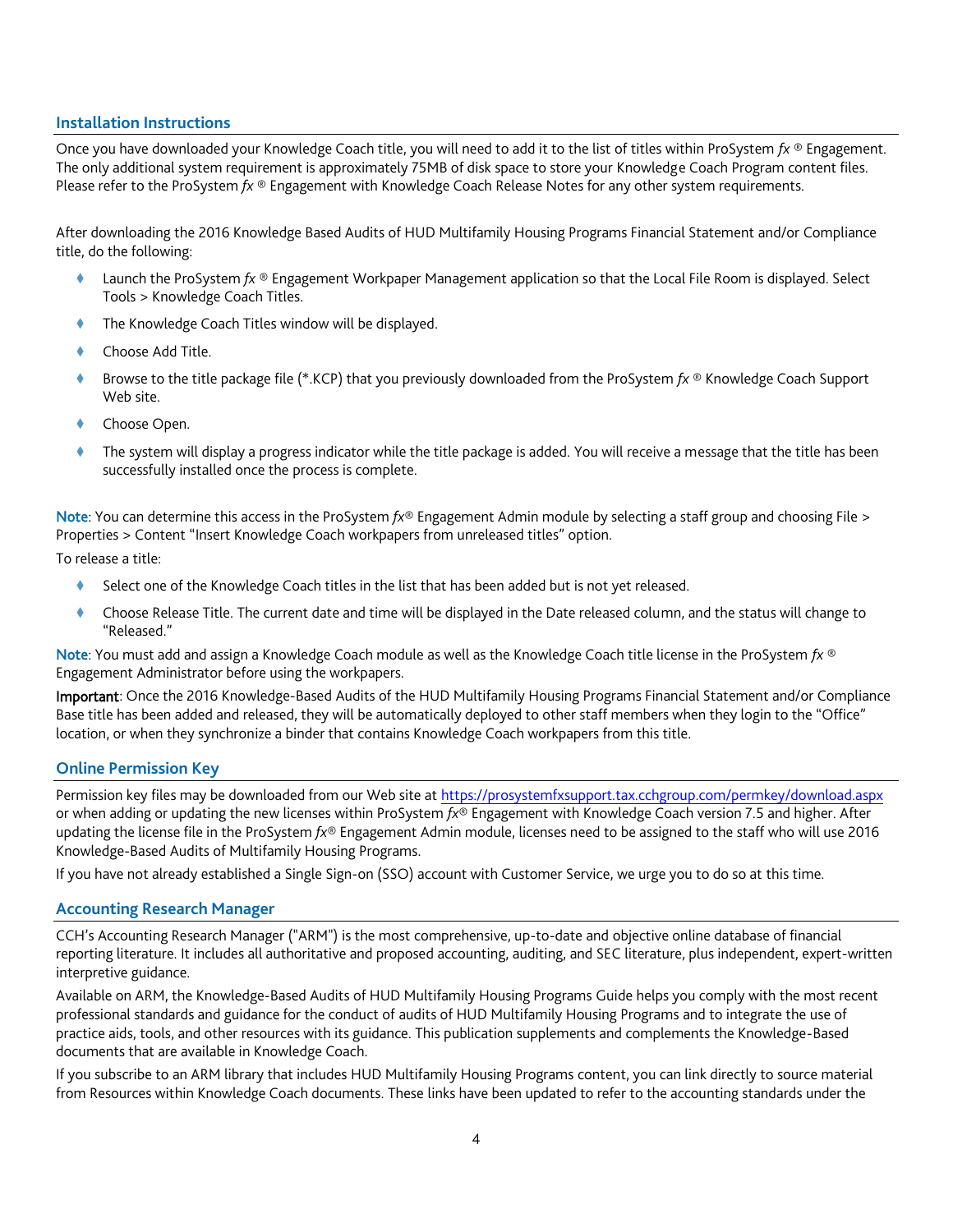FASB Accounting Standards Codifications. Also, if you subscribe to the Knowledge-Based Audits of HUD Multifamily Housing Programs Guide on ARM, you can take advantage of references to the guide material from within the Knowledge Coach documents.

With Accounting Research Manager, you maximize the efficiency of your research time, while enhancing your results. Learn more about our content, our experts, and how you can request your free trial by visiting [http://www.accountingresearchmanager.com.](http://www.accountingresearchmanager.com/) You can also access the Accounting Research Manager Web site by selecting the item in ProSystem *fx* ® Engagement from the Guidance tab on the Shortcuts bar in the Binder window.

# **Using Your Knowledge Coach Content**

To use your Knowledge Coach Workpaper Templates, open a binder in ProSystem *fx*® Engagement, select the workpaper tab into which you would like to insert the workpaper, and select New Knowledge Coach Workpaper from the toolbar or File menu. The New Knowledge Coach Workpaper dialog appears (Figure 1).

Select the New Knowledge Coach Title with the content you would like to use. You can only select titles you have installed. The information displayed changes to reflect the workpaper organization available for the selected title. Select the Knowledge Coach Workpaper Templates to insert into your binder and click OK. The Selected Workpaper Properties dialog appears. Each workpaper name is automatically loaded into the Name field. Add a workpaper index in the Index field and make any Name modifications you desire. You can also modify the tab location or the roll forward settings for each workpaper. Then click OK. The integrated Knowledge Coach workpaper is now inserted into your engagement binder. For more information on how to use Knowledge Coach workpapers in your binder, see the Knowledge Coach User Guide.



Figure 1 - New Knowledge Coach Workpaper

## **Additional Information on Knowledge Coach and the KBA Methodology**

Knowledge-Based Audit (KBA) Methodology for Audits of HUD Multifamily Housing Programs- Allows the results of one set of procedures to become the input for the next. The key components of the KBA methodology include:

- An Overview that guides auditors through the methodology;
- Knowledge-Based Audit documents, integral to the risk assessment and overall audit processes, which contain steps and procedures required by U.S. GAAS, GAGAS, and the HUD Audit Guide;
- Customizable Audit Programs that take auditors through related steps and procedures;
- Practice Aids to help auditors complete steps or processes outlined in the Knowledge-Based Audit documents and Audit Programs;
- Auditor's Reports that provide a variety of sample auditor's opinions on audited financial statements and compliance with HUD programs;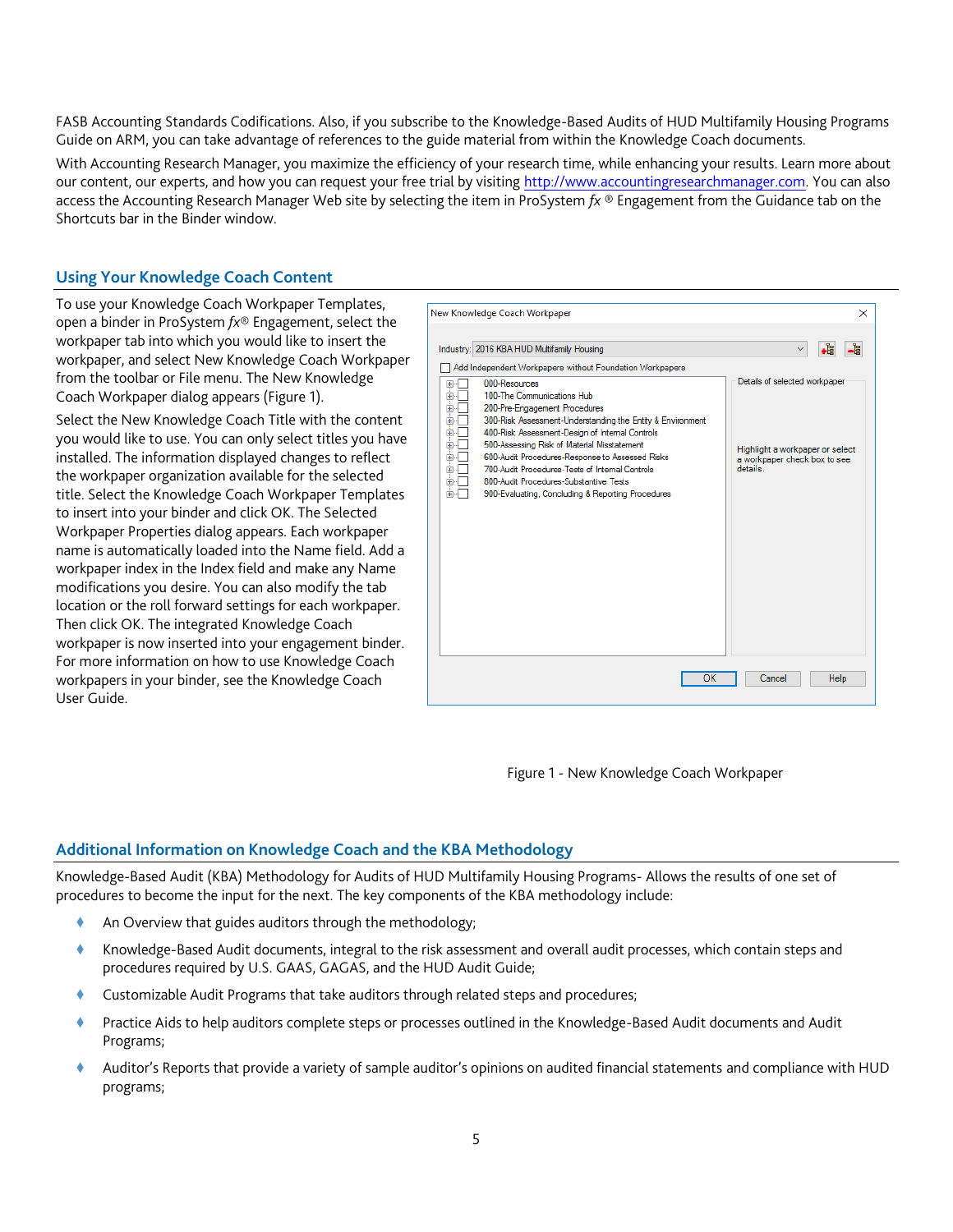- Correspondence documents that provide sample letters to be used to comply with U.S. GAAS, GAGAS, and the HUD Audit Guide requirements and in many other common situations; and
- The AICPA's Auditing Standards Board's (ASB) Risk Assessment Standards The practice aids and tools in the 2016 Knowledge-Based Audits of HUD Multifamily Housing Programs are designed around the AICPA's risk assessment and clarified standards to assist auditors of nonpublic entities by:
	- Facilitating compliance with U.S. GAAS, GAGAS, and the HUD Audit Guide;
	- Encouraging more effective audits through tailored audit programs and comprehensive practice aids;
	- Helping auditors to focus on and respond to identified audit risks; and
	- Enhancing audit documentation.

#### ProSystem fx® Knowledge Coach

- ProSystem fx® Knowledge Coach functionality allows auditors/accountants to use the Knowledge-Based-Audit methodology more efficiently by eliminating the need for duplicate entry of the same information, tailoring audit documentation to each particular engagement, and documenting the link between risks identified and procedures performed. AUD-100 Tailoring Question Workpaper is a document in Knowledge Coach that presents engagement-level questions designed to aid in tailoring the engagement documentation to fit each client. Completing the questions helps the auditor avoid duplication and unnecessary workpapers.
- Before you begin your audit, please review the guidance in AUD-103 Overall Audit Program. This workpaper is intended to be your road map through a Knowledge-Based Audit methodology. You should start your audit with AUD-100 Tailoring Question Workpaper and AUD-103 Overall Audit Program.
- Risks can be captured via the Risk Summary task pane from any Knowledge Coach workpaper by the current editor of KBA-502 Summary of Risk Assessments for the Financial Statement title and KBA-5023 Summary of Risk Assessments of Noncompliance for the Compliance title. This allows the user to continuously assess risks during the engagement. Several workpapers prompt the consideration of the presence of risks, but the Risk Summary task pane must be used to document those risks. All documented risks flow to the Risk Summary. To ensure risks show in findings tables, make sure to check the "workpaper identified in" field of the Risk pane.
- Information Flow helps cut down on the time spent duplicating information across forms. In addition, the flow of consistent information ensures that information and updates to information are not missed between workpapers. Drill-down functionality helps the user navigate quickly to the source of the information, aiding in the review of the audit file.
- Diagnostics help keep track of unresolved issues like unanswered questions, incomplete risks, program steps not linked to risks or relevant assertions, missing workpaper, and more.
- Links to Accounting Research Manager (ARM)-If you subscribe to an ARM library that includes audit content, you can link directly to source material from Resources within Knowledge Coach workpapers. These links have been updated to reference to the accounting standards under the FASB Accounting Standards Codifications and the auditing standards issued by the AICPA. Also, if you subscribe to the Knowledge-Based Audits of HUD Multifamily Housing Programs Guide on ARM, you can take advantage of links to the audit guide material from within the Knowledge Coach documents.
- Interpretive Guidance is integrated into each Knowledge Coach template through the Tips view of each new task pane. Informational features include Practice Points, Examples, Optional Workpapers, and Resources to help auditors work more effectively and efficiently. You can also navigate from Resources within a document or the tip pane directly to CCH's Accounting Research Manager and industry audit guides by simply clicking on the Reference.